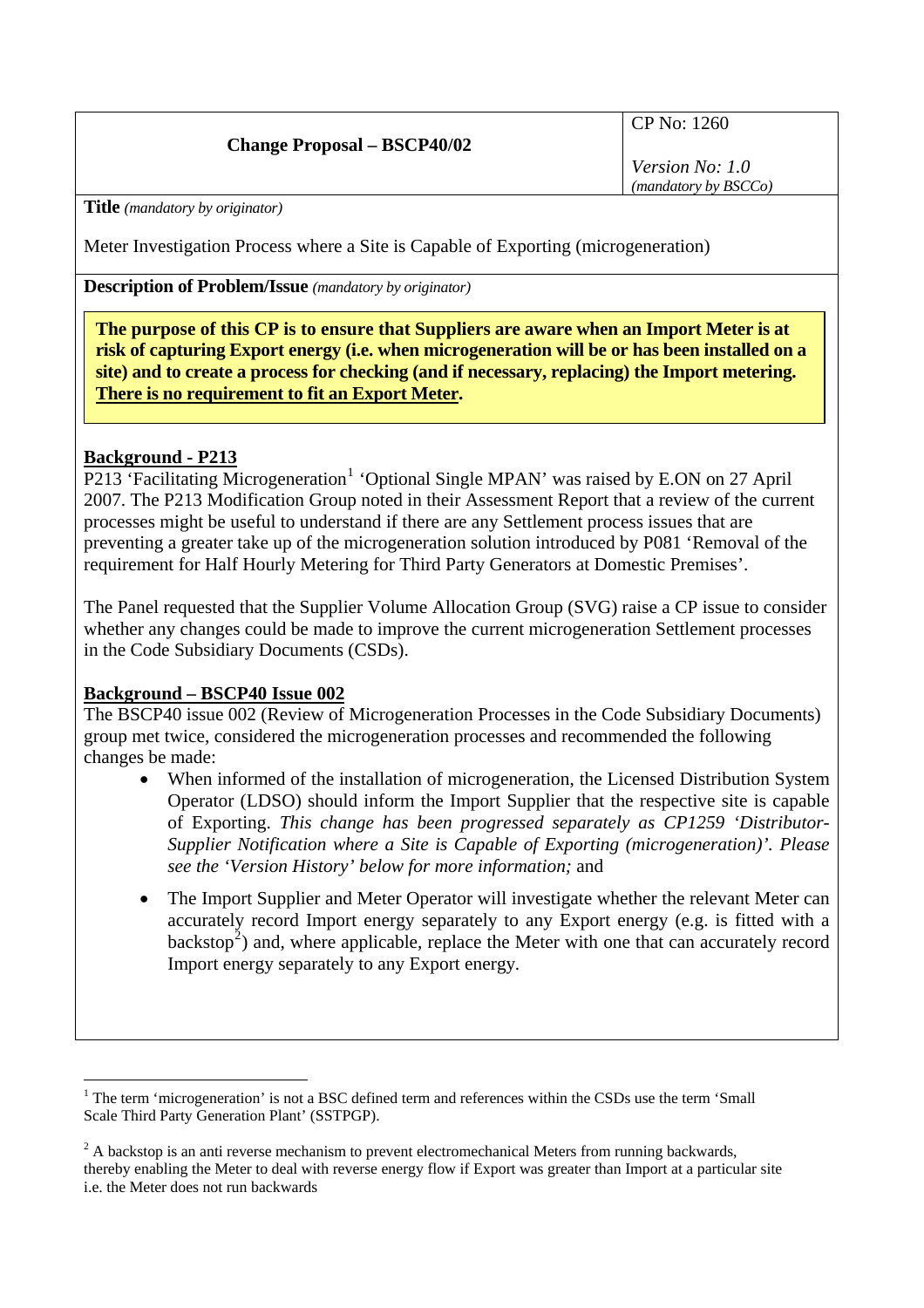#### **Proposed Solution** *(mandatory by originator)*

This solution has been developed with the aim of documenting a Meter investigation process where microgeneration **has been or will be** installed at a site.

It consists of the following:

- (a) On becoming aware that microgeneration equipment has been or will be installed, the Import Supplier sends a D0001 'Request Metering System Investigation' flow to the Meter Operator to investigate/confirm whether the Import Meter requires a backstop or replacing within 10 Working Days (WD). The D0001 will also provide the MOA with details of the action required should the Meter be unable to measure Import energy separately to Export energy (e.g. install a backstop or replace the Meter).
- (b) The Meter Operator subsequently investigates whether the Meter is capable of accurately reading Import energy separately to any Export energy and where appropriate replaces the Meter. The Meter Operator responds to the Import Supplier within 10 WD with a  $D0002<sup>3</sup>$  $D0002<sup>3</sup>$  $D0002<sup>3</sup>$  flow to confirm the results of the investigation. A  $D0149<sup>4</sup>$  $D0149<sup>4</sup>$  $D0149<sup>4</sup>$  and  $D0150<sup>5</sup>$  $D0150<sup>5</sup>$  $D0150<sup>5</sup>$  will also be sent at the same time if the Meter has been replaced.



*Figure 1(above): illustrates the model as proposed by CP1260.*

**Justification for Change** *(mandatory by originator)* 

This will add transparency to the process of microgeneration installation by clearly labelling the instruction to the Meter Operator when Meters are being checked to ensure the Import Meter can accurately capture Import energy separately to any Export energy. The Meter Operator will be given a clear instruction of what to do if a change to the metering is required.

**To which section of the Code does the CP relate, and does the CP facilitate the current provisions of the Code?** *(mandatory by originator)* 

Yes, this change does better facilitate the requirement set out in Section K1.2.1 of the BSC.

**Estimated Implementation Costs** *(mandatory by BSCCo)* 

The estimated ELEXON implementation cost is 2 man days, which equates to £440.

**Configurable Items Affected by Proposed Solution(s)** *(mandatory by originator)* 

BSCP514 'SVA Meter Operations for Metering Systems registered in the SMRS'.

 $\overline{a}$ 

<span id="page-1-0"></span><sup>3</sup> D0002 'Fault Resolution Report or Request for Decision on Further Action'

<span id="page-1-1"></span><sup>4</sup> D0149 'Notification of Mapping Details'

<span id="page-1-2"></span><sup>5</sup> D0150 'Non Half Hourly Meter Technical Details'